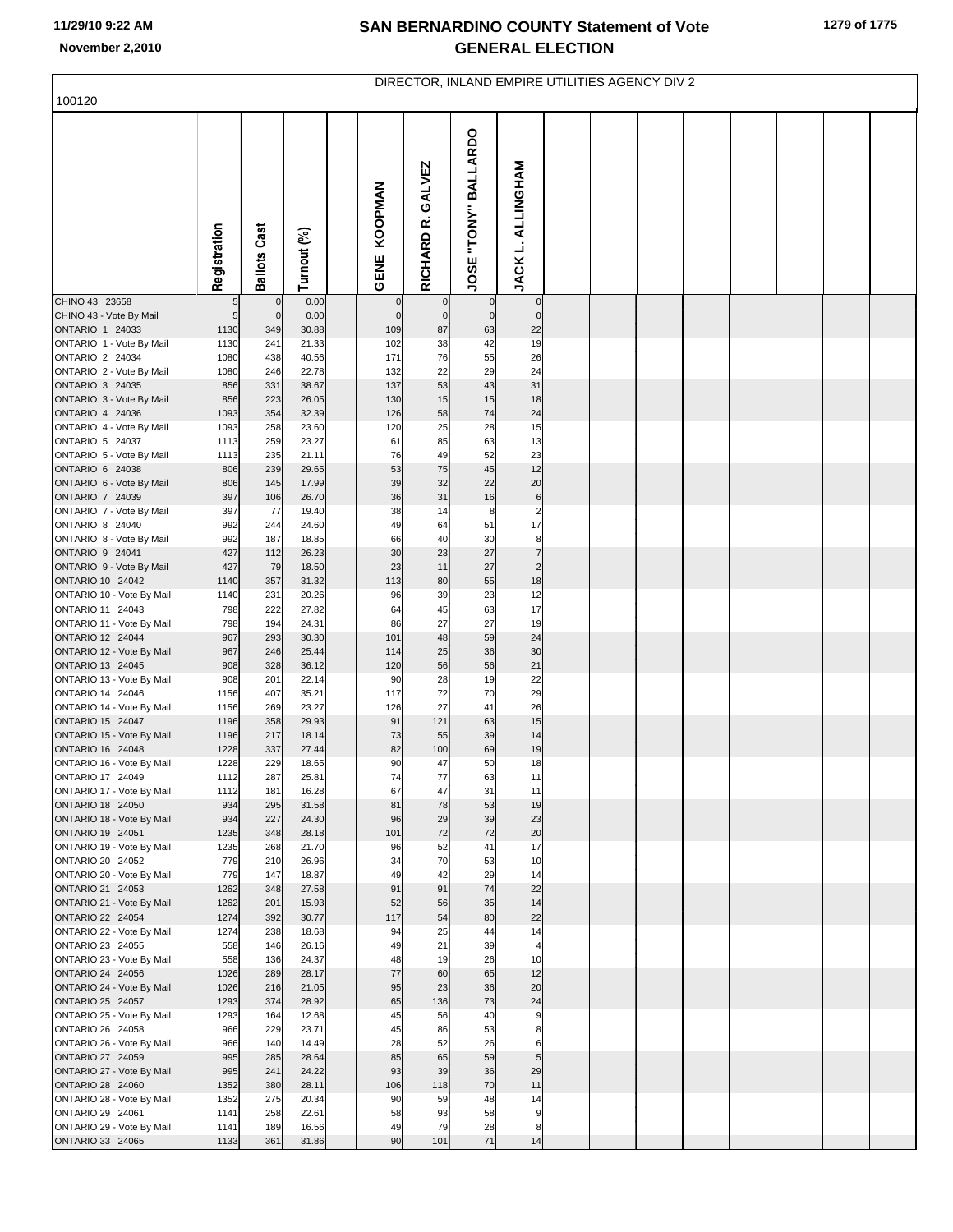ı,

## **SAN BERNARDINO COUNTY Statement of Vote November 2,2010 GENERAL ELECTION**

| 100120                                                                                                                                                                                                                                                                                             | DIRECTOR, INLAND EMPIRE UTILITIES AGENCY DIV 2                                         |                                                                    |                                                                                              |  |                                                                            |                                                                   |                                                                           |                                                                      |  |  |  |  |  |  |  |
|----------------------------------------------------------------------------------------------------------------------------------------------------------------------------------------------------------------------------------------------------------------------------------------------------|----------------------------------------------------------------------------------------|--------------------------------------------------------------------|----------------------------------------------------------------------------------------------|--|----------------------------------------------------------------------------|-------------------------------------------------------------------|---------------------------------------------------------------------------|----------------------------------------------------------------------|--|--|--|--|--|--|--|
|                                                                                                                                                                                                                                                                                                    |                                                                                        |                                                                    |                                                                                              |  |                                                                            |                                                                   |                                                                           |                                                                      |  |  |  |  |  |  |  |
|                                                                                                                                                                                                                                                                                                    | Registration                                                                           | <b>Ballots Cast</b>                                                | Turnout (%)                                                                                  |  | KOOPMAN<br><b>GENE</b>                                                     | GALVEZ<br>RICHARD R.                                              | "TONY" BALLARDO<br>JOSE <sup>-1</sup>                                     | <b>ALLINGHAM</b><br>JACK L.                                          |  |  |  |  |  |  |  |
| ONTARIO 33 - Vote By Mail                                                                                                                                                                                                                                                                          | 1133                                                                                   | 233                                                                | 20.56                                                                                        |  | 87                                                                         | 39                                                                | 56                                                                        | 14<br>16                                                             |  |  |  |  |  |  |  |
| ONTARIO 34 24066<br>ONTARIO 34 - Vote By Mail                                                                                                                                                                                                                                                      | 921<br>921                                                                             | 240<br>175                                                         | 26.06<br>19.00                                                                               |  | 72<br>68                                                                   | 45<br>22                                                          | 48<br>24                                                                  | 16                                                                   |  |  |  |  |  |  |  |
| ONTARIO 35 24067                                                                                                                                                                                                                                                                                   | 880                                                                                    | 330                                                                | 37.50                                                                                        |  | 101                                                                        | 55                                                                | 67                                                                        | 21                                                                   |  |  |  |  |  |  |  |
| ONTARIO 35 - Vote By Mail                                                                                                                                                                                                                                                                          | 880                                                                                    | 185                                                                | 21.02                                                                                        |  | 68                                                                         | 18                                                                | 35                                                                        | 13                                                                   |  |  |  |  |  |  |  |
| ONTARIO 36 24068                                                                                                                                                                                                                                                                                   | 635                                                                                    | 172                                                                | 27.09                                                                                        |  | 43                                                                         | 43                                                                | 35                                                                        | 5                                                                    |  |  |  |  |  |  |  |
| ONTARIO 36 - Vote By Mail<br>ONTARIO 37 24069                                                                                                                                                                                                                                                      | 635<br>965                                                                             | 105<br>314                                                         | 16.54<br>32.54                                                                               |  | 29<br>99                                                                   | 22<br>66                                                          | 26<br>55                                                                  | $\overline{4}$<br>33                                                 |  |  |  |  |  |  |  |
| ONTARIO 37 - Vote By Mail                                                                                                                                                                                                                                                                          | 965                                                                                    | 241                                                                | 24.97                                                                                        |  | 109                                                                        | 21                                                                | 28                                                                        | 26                                                                   |  |  |  |  |  |  |  |
| ONTARIO 38 24070                                                                                                                                                                                                                                                                                   | 658                                                                                    | 197                                                                | 29.94                                                                                        |  | 63                                                                         | 47                                                                | 41                                                                        | 11                                                                   |  |  |  |  |  |  |  |
| ONTARIO 38 - Vote By Mail                                                                                                                                                                                                                                                                          | 658                                                                                    | 113                                                                | 17.17                                                                                        |  | 41                                                                         | 23                                                                | 19                                                                        | 5                                                                    |  |  |  |  |  |  |  |
| ONTARIO 39 24071<br>ONTARIO 39 - Vote By Mail                                                                                                                                                                                                                                                      | 1136<br>1136                                                                           | 300<br>284                                                         | 26.41<br>25.00                                                                               |  | 104<br>128                                                                 | 57<br>39                                                          | 54<br>41                                                                  | 24<br>21                                                             |  |  |  |  |  |  |  |
| ONTARIO 40 24072                                                                                                                                                                                                                                                                                   | 1044                                                                                   | 363                                                                | 34.77                                                                                        |  | 130                                                                        | 54                                                                | 66                                                                        | 26                                                                   |  |  |  |  |  |  |  |
| ONTARIO 40 - Vote By Mail                                                                                                                                                                                                                                                                          | 1044                                                                                   | 247                                                                | 23.66                                                                                        |  | 117                                                                        | 46                                                                | 36                                                                        | 10                                                                   |  |  |  |  |  |  |  |
| ONTARIO 41 24073                                                                                                                                                                                                                                                                                   | 1171                                                                                   | 412                                                                | 35.18                                                                                        |  | 128                                                                        | 49                                                                | 98                                                                        | 34                                                                   |  |  |  |  |  |  |  |
| ONTARIO 41 - Vote By Mail<br>ONTARIO 42 24074                                                                                                                                                                                                                                                      | 1171<br>1199                                                                           | 275<br>388                                                         | 23.48<br>32.36                                                                               |  | 152<br>117                                                                 | 25<br>83                                                          | 34<br>60                                                                  | 27<br>28                                                             |  |  |  |  |  |  |  |
| ONTARIO 42 - Vote By Mail                                                                                                                                                                                                                                                                          | 1199                                                                                   | 291                                                                | 24.27                                                                                        |  | 114                                                                        | 43                                                                | 54                                                                        | 18                                                                   |  |  |  |  |  |  |  |
| ONTARIO 43 24075                                                                                                                                                                                                                                                                                   | 1172                                                                                   | 369                                                                | 31.48                                                                                        |  | 103                                                                        | 83                                                                | 93                                                                        | 21                                                                   |  |  |  |  |  |  |  |
| ONTARIO 43 - Vote By Mail                                                                                                                                                                                                                                                                          | 1172                                                                                   | 237                                                                | 20.22                                                                                        |  | 109                                                                        | 40                                                                | 41                                                                        | 17                                                                   |  |  |  |  |  |  |  |
| ONTARIO 44 24076<br>ONTARIO 44 - Vote By Mail                                                                                                                                                                                                                                                      | 926<br>926                                                                             | 288<br>231                                                         | 31.10<br>24.95                                                                               |  | 99<br>76                                                                   | 58<br>38                                                          | 54<br>31                                                                  | 15<br>20                                                             |  |  |  |  |  |  |  |
| ONTARIO 45 24077                                                                                                                                                                                                                                                                                   | 1069                                                                                   | 298                                                                | 27.88                                                                                        |  | 94                                                                         | 53                                                                | 63                                                                        | 14                                                                   |  |  |  |  |  |  |  |
| ONTARIO 45 - Vote By Mail                                                                                                                                                                                                                                                                          | 1069                                                                                   | 287                                                                | 26.85                                                                                        |  | 128                                                                        | 36                                                                | 44                                                                        | 14                                                                   |  |  |  |  |  |  |  |
| ONTARIO 46 24078                                                                                                                                                                                                                                                                                   | 787<br>787                                                                             | 249                                                                | 31.64<br>23.25                                                                               |  | 77<br>86                                                                   | 60<br>19                                                          | 44<br>23                                                                  | 16<br>$9\,$                                                          |  |  |  |  |  |  |  |
| ONTARIO 46 - Vote By Mail<br>ONTARIO 47 24079                                                                                                                                                                                                                                                      | 730                                                                                    | 183<br>282                                                         | 38.63                                                                                        |  | 106                                                                        | 57                                                                | 34                                                                        | 17                                                                   |  |  |  |  |  |  |  |
| ONTARIO 47 - Vote By Mail                                                                                                                                                                                                                                                                          | 730                                                                                    | 179                                                                | 24.52                                                                                        |  | 66                                                                         | 28                                                                | 24                                                                        | 6                                                                    |  |  |  |  |  |  |  |
| ONTARIO 48 24080                                                                                                                                                                                                                                                                                   | 727                                                                                    | 188                                                                | 25.86                                                                                        |  | 65                                                                         | 34                                                                | 40                                                                        | 8                                                                    |  |  |  |  |  |  |  |
| ONTARIO 48 - Vote By Mail<br>ONTARIO 50 24082                                                                                                                                                                                                                                                      | 727<br>671                                                                             | 192<br>179                                                         | 26.41<br>26.68                                                                               |  | 87<br>34                                                                   | 17<br>51                                                          | 29<br>42                                                                  | $\boldsymbol{9}$<br>8                                                |  |  |  |  |  |  |  |
| ONTARIO 50 - Vote By Mail                                                                                                                                                                                                                                                                          | 671                                                                                    | 127                                                                | 18.93                                                                                        |  | 33                                                                         | 35                                                                | 19                                                                        | 10                                                                   |  |  |  |  |  |  |  |
| ONTARIO 51 24083                                                                                                                                                                                                                                                                                   | 699                                                                                    | 186                                                                | 26.61                                                                                        |  | 50                                                                         | 37                                                                | 43                                                                        | 17                                                                   |  |  |  |  |  |  |  |
| ONTARIO 51 - Vote By Mail                                                                                                                                                                                                                                                                          | 699                                                                                    | 124                                                                | 17.74                                                                                        |  | 35                                                                         | 21                                                                | 26                                                                        |                                                                      |  |  |  |  |  |  |  |
| ONTARIO 52 24084<br>ONTARIO 52 - Vote By Mail                                                                                                                                                                                                                                                      | 747<br>747                                                                             | 212<br>249                                                         | 28.38<br>33.33                                                                               |  | 75<br>117                                                                  | 28<br>22                                                          | 37<br>36                                                                  | 10<br>22                                                             |  |  |  |  |  |  |  |
| ONTARIO 53 24085                                                                                                                                                                                                                                                                                   | 554                                                                                    | 168                                                                | 30.32                                                                                        |  | 43                                                                         | 32                                                                | 33                                                                        | 21                                                                   |  |  |  |  |  |  |  |
| ONTARIO 53 - Vote By Mail                                                                                                                                                                                                                                                                          | 554                                                                                    | 134                                                                | 24.19                                                                                        |  | 56                                                                         | 24                                                                | 24                                                                        | $\overline{7}$                                                       |  |  |  |  |  |  |  |
|                                                                                                                                                                                                                                                                                                    |                                                                                        |                                                                    |                                                                                              |  |                                                                            |                                                                   |                                                                           |                                                                      |  |  |  |  |  |  |  |
|                                                                                                                                                                                                                                                                                                    |                                                                                        |                                                                    |                                                                                              |  |                                                                            |                                                                   |                                                                           |                                                                      |  |  |  |  |  |  |  |
| ONTARIO 55 - Vote By Mail                                                                                                                                                                                                                                                                          | 736                                                                                    | 159                                                                | 21.60                                                                                        |  | 69                                                                         | 23                                                                | 33                                                                        | 5                                                                    |  |  |  |  |  |  |  |
| ONTARIO 56 24088                                                                                                                                                                                                                                                                                   | 693                                                                                    | 137                                                                | 19.77                                                                                        |  | 37                                                                         | 42                                                                | 26                                                                        |                                                                      |  |  |  |  |  |  |  |
|                                                                                                                                                                                                                                                                                                    |                                                                                        |                                                                    |                                                                                              |  |                                                                            |                                                                   |                                                                           |                                                                      |  |  |  |  |  |  |  |
|                                                                                                                                                                                                                                                                                                    |                                                                                        |                                                                    |                                                                                              |  |                                                                            |                                                                   |                                                                           |                                                                      |  |  |  |  |  |  |  |
| ONTARIO 59 24090                                                                                                                                                                                                                                                                                   | 419                                                                                    | 145                                                                | 34.61                                                                                        |  | 65                                                                         | 25                                                                | 25                                                                        |                                                                      |  |  |  |  |  |  |  |
| ONTARIO 59 - Vote By Mail                                                                                                                                                                                                                                                                          | 419                                                                                    | 107                                                                | 25.54                                                                                        |  | 48                                                                         | 14                                                                | 19                                                                        | 3                                                                    |  |  |  |  |  |  |  |
|                                                                                                                                                                                                                                                                                                    |                                                                                        |                                                                    |                                                                                              |  |                                                                            |                                                                   |                                                                           |                                                                      |  |  |  |  |  |  |  |
| ONTARIO 62 24092                                                                                                                                                                                                                                                                                   | $\Omega$                                                                               |                                                                    | 0.00                                                                                         |  |                                                                            |                                                                   |                                                                           |                                                                      |  |  |  |  |  |  |  |
| ONTARIO 62 - Vote By Mail                                                                                                                                                                                                                                                                          |                                                                                        |                                                                    | 0.00                                                                                         |  |                                                                            |                                                                   |                                                                           |                                                                      |  |  |  |  |  |  |  |
| ONTARIO 63 24093                                                                                                                                                                                                                                                                                   |                                                                                        |                                                                    | 0.00                                                                                         |  |                                                                            |                                                                   |                                                                           |                                                                      |  |  |  |  |  |  |  |
|                                                                                                                                                                                                                                                                                                    |                                                                                        |                                                                    |                                                                                              |  |                                                                            |                                                                   |                                                                           |                                                                      |  |  |  |  |  |  |  |
| ONTARIO 70 - Vote By Mail                                                                                                                                                                                                                                                                          | 654                                                                                    | 131                                                                | 20.03                                                                                        |  | 44                                                                         | 20                                                                | 21                                                                        | 9                                                                    |  |  |  |  |  |  |  |
| ONTARIO 71 24097                                                                                                                                                                                                                                                                                   | 561                                                                                    | 131                                                                | 23.35                                                                                        |  | 26                                                                         | 53                                                                | 25                                                                        |                                                                      |  |  |  |  |  |  |  |
| ONTARIO 71 - Vote By Mail                                                                                                                                                                                                                                                                          | 561                                                                                    | 80                                                                 | 14.26                                                                                        |  | 29                                                                         | 26                                                                | 9                                                                         | 5                                                                    |  |  |  |  |  |  |  |
|                                                                                                                                                                                                                                                                                                    | $\mathbf 0$                                                                            |                                                                    | 0.00                                                                                         |  | $\mathbf 0$                                                                | $\mathbf 0$                                                       | $\overline{0}$                                                            | $\mathbf 0$                                                          |  |  |  |  |  |  |  |
| ONTARIO 54 24086<br>ONTARIO 54 - Vote By Mail<br>ONTARIO 55 24087<br>ONTARIO 56 - Vote By Mail<br>ONTARIO 57 24089<br>ONTARIO 57 - Vote By Mail<br>ONTARIO 61 24091<br>ONTARIO 61 - Vote By Mail<br>ONTARIO 63 - Vote By Mail<br>ONTARIO 70 24096<br>ONTARIO 72 24098<br>ONTARIO 72 - Vote By Mail | 620<br>620<br>736<br>693<br>713<br>713<br>137<br>137<br>$\Omega$<br>654<br>$\mathbf 0$ | 192<br>174<br>265<br>106<br>188<br>150<br>47<br>$\mathbf 0$<br>215 | 30.97<br>28.06<br>36.01<br>15.30<br>26.37<br>21.04<br>34.31<br>0.00<br>0.00<br>32.87<br>0.00 |  | 71<br>81<br>70<br>27<br>48<br>57<br>22<br>$\mathbf 0$<br>52<br>$\mathbf 0$ | 38<br>22<br>71<br>29<br>44<br>29<br>$\Omega$<br>44<br>$\mathbf 0$ | 34<br>33<br>57<br>29<br>38<br>25<br>5<br>$\mathbf 0$<br>32<br>$\mathbf 0$ | 11<br>9<br>12<br>5 <sub>l</sub><br>9<br>12<br>$\mathbf 0$<br>13<br>0 |  |  |  |  |  |  |  |